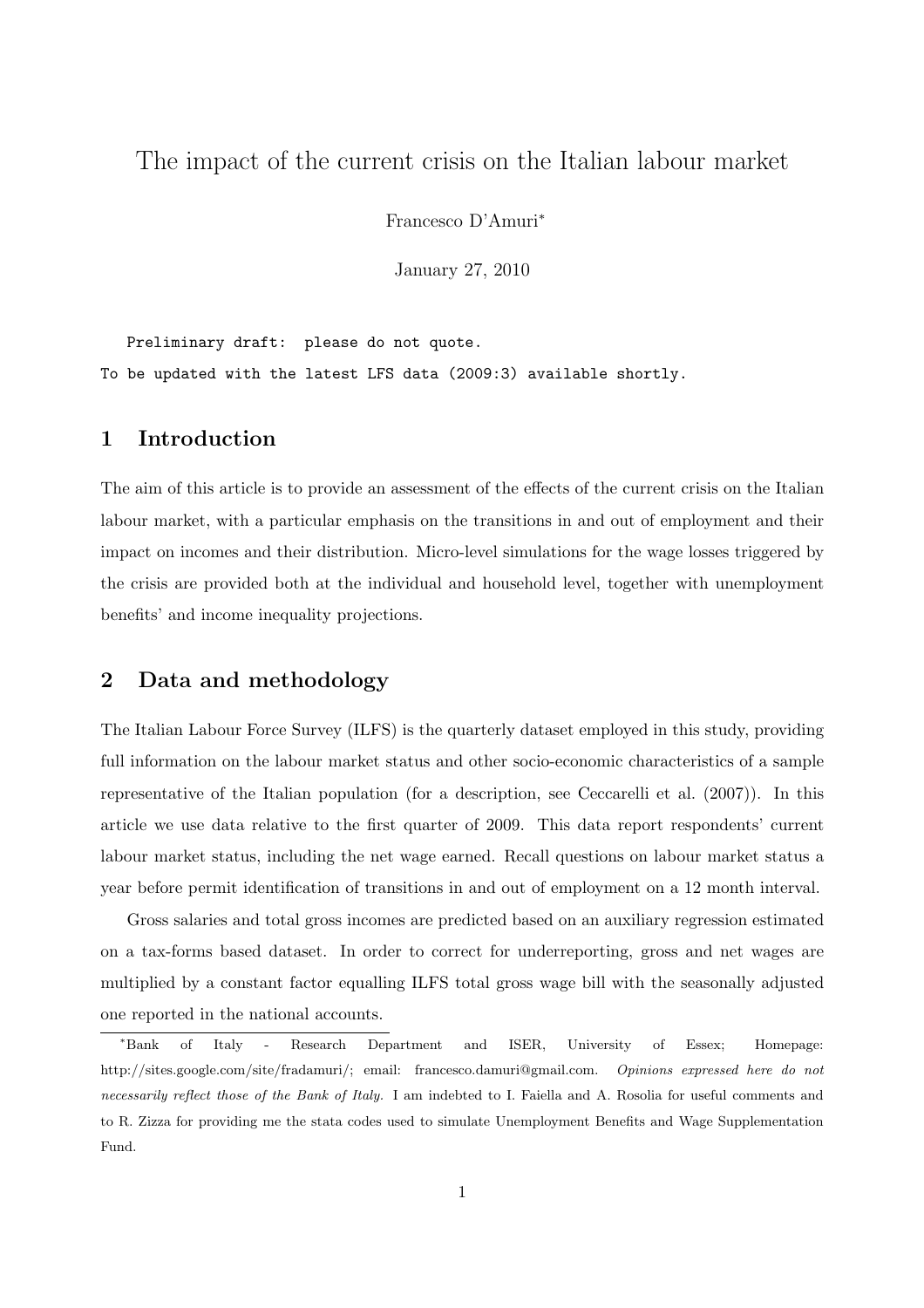A set of probit regressions performed on subgroups of workers with different degrees of employment protection estimate job destruction/creation probabilities respectively for employed/unemployed individuals over the period 2008:1-2009:1. Probit regressions include all the main economic and socio-demographic characteristics of the worker and the job (these last ones only for the job destruction regressions). A similar procedure estimates the probability of benefiting from the wagesupplementation fund<sup>1</sup> or of a temporary suspension of the work contract.

Individual probabilities of transition in and out of employment, of work supplementation fund utilization and of suspension of the work contract obtained from the probit regressions are used to impute labour market status for the four quarters following the last one for which data are available. At the moment, transition probabilities are estimated on the 2008:1-2009:1 interval and projected quarterly over the period 2009:2-2010:1. The projection procedure is based on an iterative algorithm that, by means of a stochastic imputation, generates transitions consistent with probit estimated probabilities and quarterly macro forecasts of the unemployment rate and of the wage-supplementation fund utilization (see table 4 for the macroeconomic projections used in this article). Unemployment benefits and transfers from the wage supplementation fund are then simulated according to individual labour market status (for the institutional setting and eligibility criteria see European-Commission (2009)).

<sup>&</sup>lt;sup>1</sup>The wage-supplementation fund provides government's subsidies covering a variable quota of the last wage to workers in firms experiencing a temporary fall in activity. The fund is dedicated only to certain firms (mainly in the industrial sector) and has a limited duration. The subsidy might also be available for workers in firms undergoing major restructuring or closure.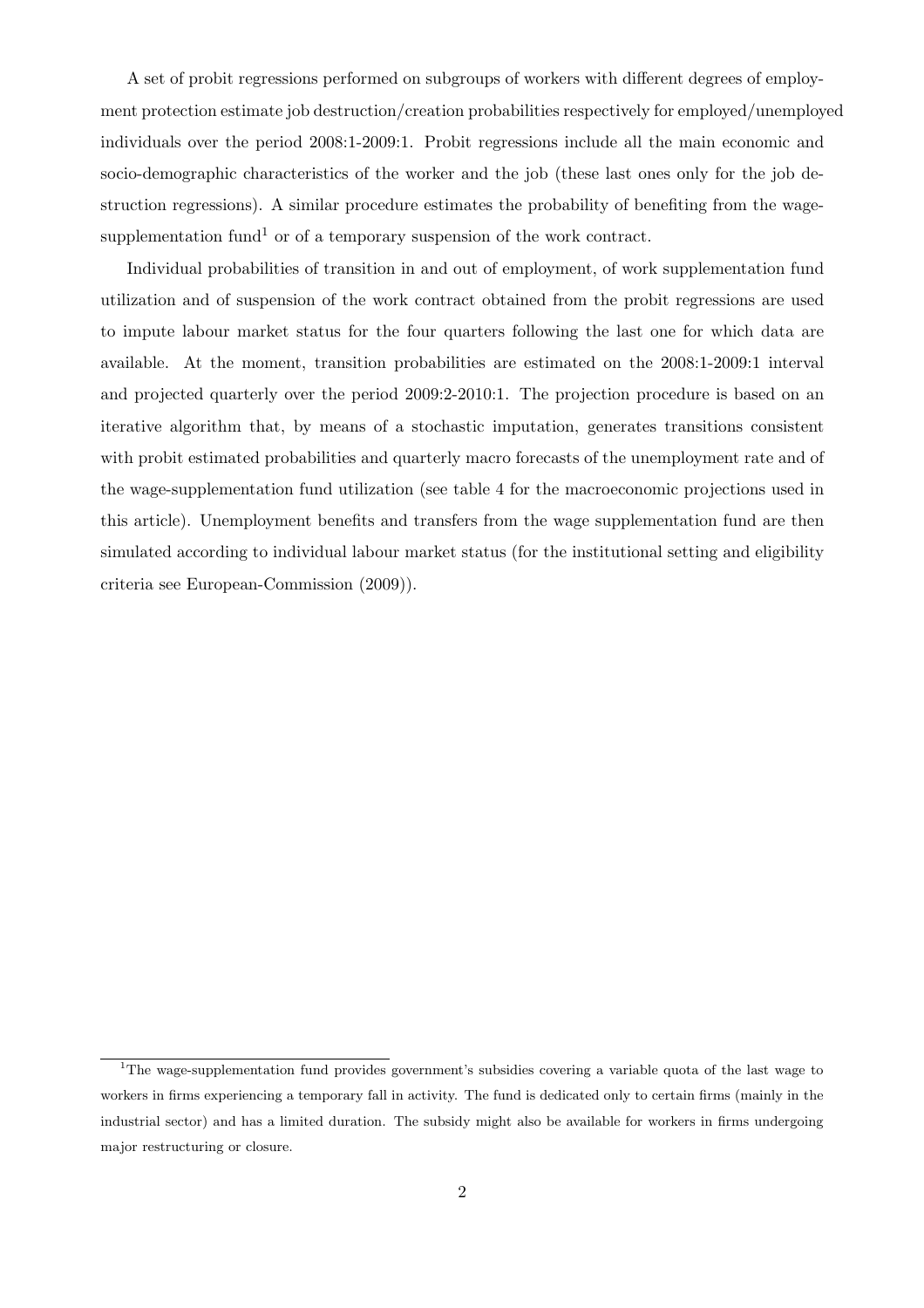#### Stage 1

#### Probability estimates

Hypothesis: no transitions out or in the labour force in the short period (12 months) Estimate probabilities for:

- A transition to employment in the [t-4, t] interval given unemployment at t-4
- A transition to unemployment in the [t-4, t] interval given employment at t-4
- Use of work supplementation fund in t given employment in t
- Suspension of work contract in t given employment in t

### Stage 2

### Stochastic imputation

Based on the probabilities estimated in Stage 1, the model generates quarterly transitions for the period  $[t+1, t+4]$  coherent with aggregate macroeconomic projections defined ex-ante. This is implemented via a stochastic imputation based on the comparison between drawings from a normal distribution and individual probabilities of experiencing one of the 4 changes of state introduced in Stage 1.

### Stage 3

### Unemployment benefits' simulation

Once the exact quarterly labour market status of each individual is recovered in Stage 3, unemployment benefits and wage supplements are estimated on the basis of the current institutional setting.

### Stage 4

### Monte carlo projections

Results of the stochastic imputation are sensitive to the actual realizations of the normal drawings in Stage 2.

The model estimates labour income and labour market related benefits. In order to provide standard errors for the macro projections based on the simulation, the stochastic imputation is repeated 30 times and average values, as well as confidence intervals are calculated.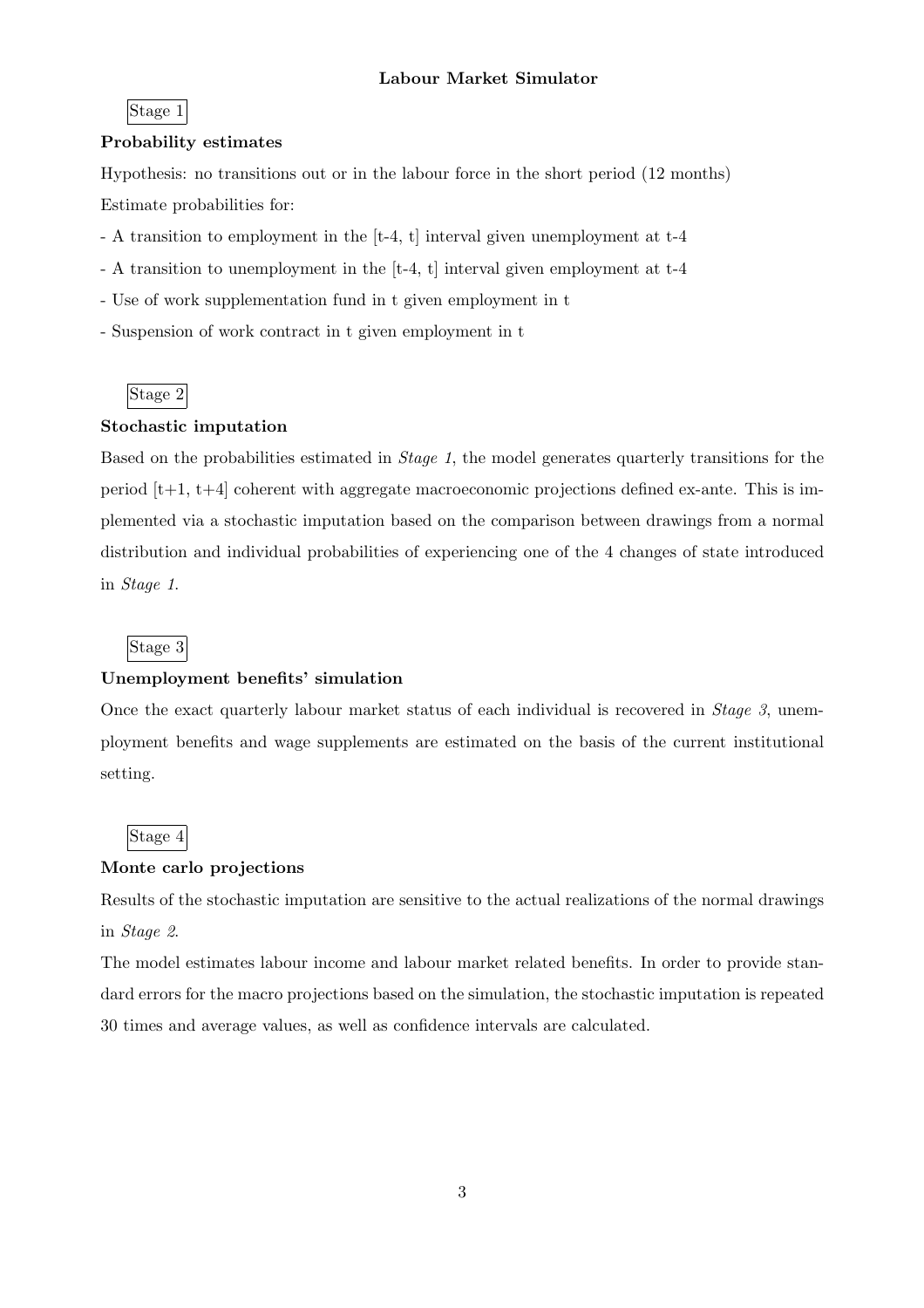## 3 Results

### 3.1 Transitions in and out of employment

As a starting point we estimate individual probabilities of transition from employment to unemployment and viceversa (Stage 1) on yearly intervals. We include in estimation both a pre-crisis interval (2007:1-2008:1) and an interval including the incept of the crisis (2008:1-2009:1). For the job destruction and creation equations we estimate the following equation on the full interval:

$$
y_{it|yit-4=1} = \alpha + \beta X_{it} + \lambda_{Crisis} + \varepsilon_{it}
$$
\n<sup>(1)</sup>

where  $y_{it}$  is individual i working status at time t (equal to one if the individual is employed and 0 if the individual is unemployed at time  $t$  in the job destruction equation, opposite definition in the job creation one). The equation is estimated separately for four group of workers: employees with Open Ended Contracts (OEC), employees with Fixed Term Contracts (FTC), quasi-employees<sup>2</sup> and self-employed workers. The dummy  $\lambda_{Crisis}$ , equal to one for the 2008:2-2009:1 interval and zero otherwise identifies the average effect of the crisis on transition probabilities for each of the workers' subgroups. Finally, the matrix  $X_{it}$  includes usual controls for socio-demographic characteristics (in both equations) and job-related characteristics (only in the job-destruction one). We can note that the interval used to estimate the crisis dummies is almost perfectly balanced. Indeed it includes 6 pre-crisis and 6 post-crisis months taking september 2008 as the starting month of the downturn following the Lehman Brothers collapse. According to our estimates, the crisis significantly increased (decreased) the probability of experiencing a transition out of employment (into employment) (tables 1 and 2). In absolute terms, employees on a FTC experienced the highest probability of losing employment, equal to 10.1 per cent. The crisis determined a 3.7 percentage point (57 per cent) increase in the probability of experiencing this transition in the 2008:2-2009:1 period. Indeed the average probability estimated on a model setting to zero the average effect of the crisis on labour market flows predicts an average flow out of employment equal to 6.4 per cent of those employed in 2008:1. Quasi-employees where the hardest hit in relative terms, experiencing a 108% increase in the probability of losing their job due to the crisis, but any category experienced a sharp increase (ranging from  $+21.4$  per cent for self-employed workers to  $+57$  per cent for employees on a FTC). As expected, the crisis also decreased the probability of experiencing the opposite transition, by 10 per cent. Without the crisis, the model estimates that 59 per cent of those looking form employment in quarter 2008:2 would have found employment in quarter 2009:1. This percentage decreases to 53 per cent with the crisis.

<sup>2</sup>This category includes formally self-employed individuals actually working as employees mainly for tax reasons and for reducing Employment Protection Legislation.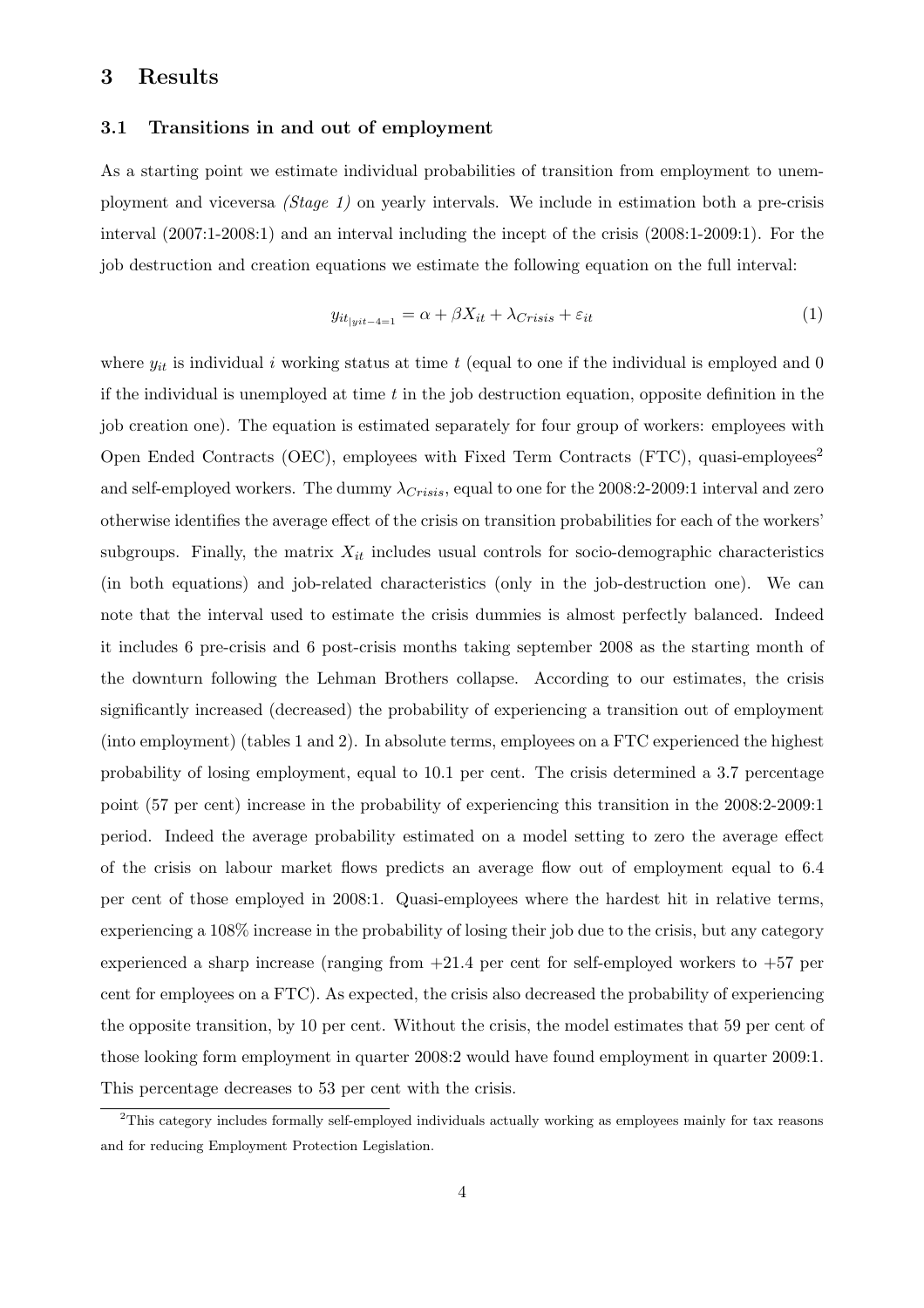Overall, according to our estimates, in the 2008:1-2009:1 period the crisis caused an increase of slightly more than 300 thousand in the number of the unemployed, 60.4 per cent of which for an increase in job destruction and 39.6 per cent for a decrease in job creation.

### 3.2 Labour market aggregate projections

Based on the methodology outlined in section 2 and on the macroeconomic projections outlined in table 4 the simulator provides the following projections for the 2009:1-2010:1 period (tab. 5). The fall in 1.6 per cent in total employment (consistent with table 4) is partially balanced by a nominal annual unitary wage growth rate of 1.8 per cent. The total gross wage bill is expected to shrink by 1.05, while the number of workers getting wage supplementation or having their contracts temporarily suspended is forecast to increase by 81.6 per cent in the period. Focussing on the pool of individuals gainfully employed in 1:2009, and thus not taking into consideration those individual who might get a job during the 2009:1-2010:1 period, the total wage bill is expected to decrease by 4.3 per cent.

#### 3.3 Unemployment benefits

The drop in total gross labour income of individuals employed in 2009:1 halves when including Unemployment Benefit (UB) and the Wage Supplementation (WS) transfers into account. This is an underestimate since not all ad hoc schemes (cassa integrazione in deroga) are included and long term unemployment insurance (indennita' di mobilita') is not included in this simulation. The average figure hides a wide variation in replacement rates across sectors and occupations, a well known feature of the Italian system. Average replacement rates are slightly below 40 per cent in the first quarter of unemployment/suspension, but across contract types and sectors replacement rates vary from 80 to 0 per cent and (see fig. 1 and 6). Coverage drops quickly with time in unemployment or suspension: after four quarters average replacement rates are equal to 7 per cent.

#### 3.4 Impact on labour income distribution

According to the micro level projections, the effects of the crisis will be felt among workers earning less than 3000 euros per month (approximately the lowest 80 per cent of the labour income distribution among the labour force). Losses will intensify during the 2009:1-2010:1 interval (see fig. 2 and 3).

Once UB and WS tranfers are included, income losses are cushioned, but there is still a considerable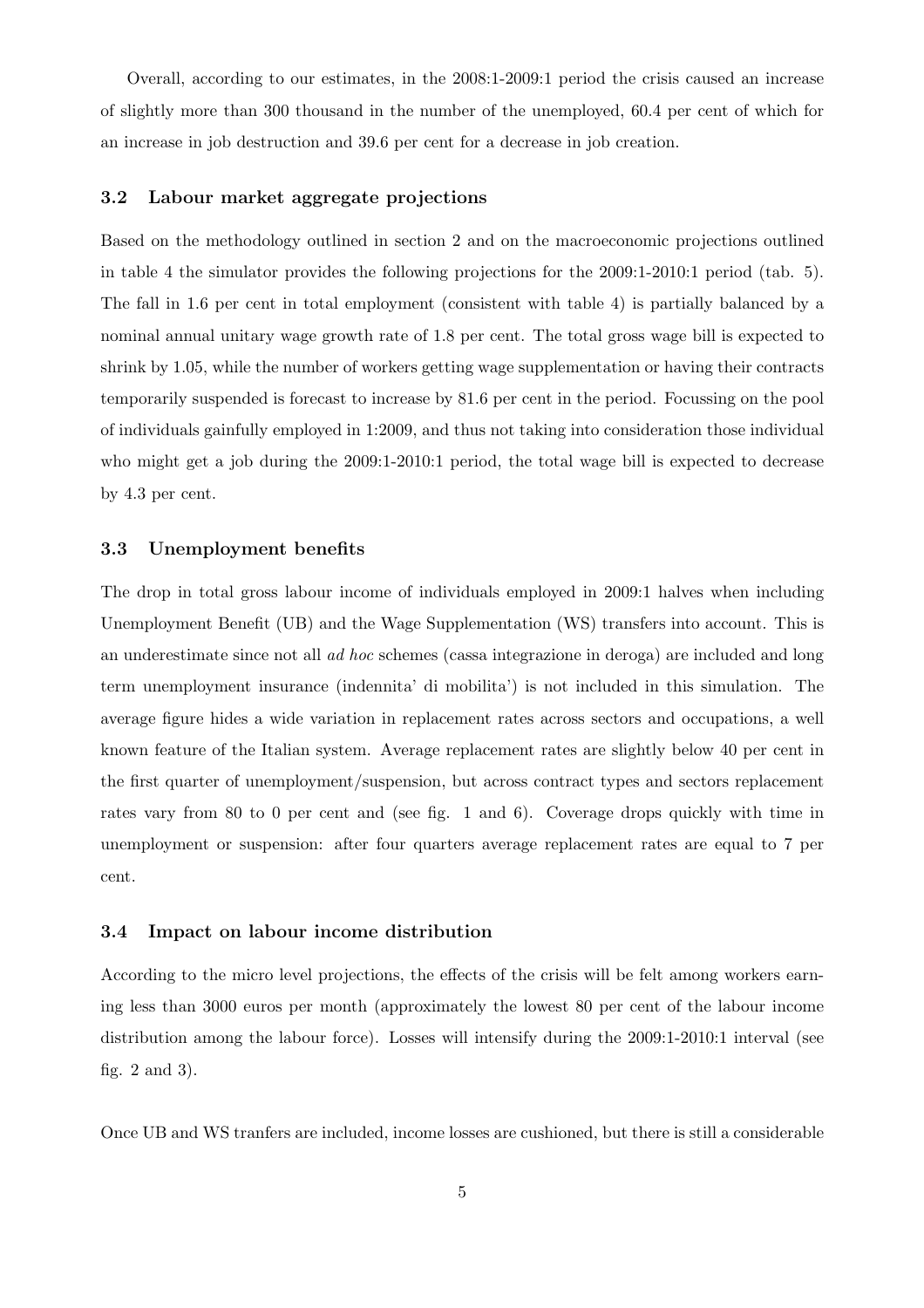amount of displaced individuals with gross income lower than 1000 euros per month, or no income altogether (fig. 4).

The crisis will increase labour income inequality, with a Gini index calculated on the labour force (employed plus unemployed) raising from 61.3 in 2009:1 to 62.6 in 2010:1 (tab. 7). When considering only the individuals gainfully employed in 2009:1, the increase is steeper (62.4 in 2009:2; 64 in 2010:1). As expected, UB and WS transfers limit, but do not eliminate, the adverse effects on the income distribution.

Results remain mainly unchanged when considering gross labour equivalent income at the family level instead of gross labour income at the individual level.

### 4 Conclusions

In the 2008:1-2009:1 period, the start of the economic crisis reduced employment by 302 thousand units, due to an increase in job destruction (+184.000 units) and a decrease in job creation (- 118.000 units). The adverse impact of the current crisis on the labour market will continue to be felt in the 2009:2-2010:1 period, in particular among workers earning less 3000 euros per month (the lowest 80 per cent of the labour income distribution). The fragmented Italian unemployment benefit system will be able to cushion wage losses only in the short run and for particular categories of workers.

The crisis will increase labour income inequality among individuals participating to the labour force. This increase is robust to the unit of measurement (individual incomes or family equivalent incomes).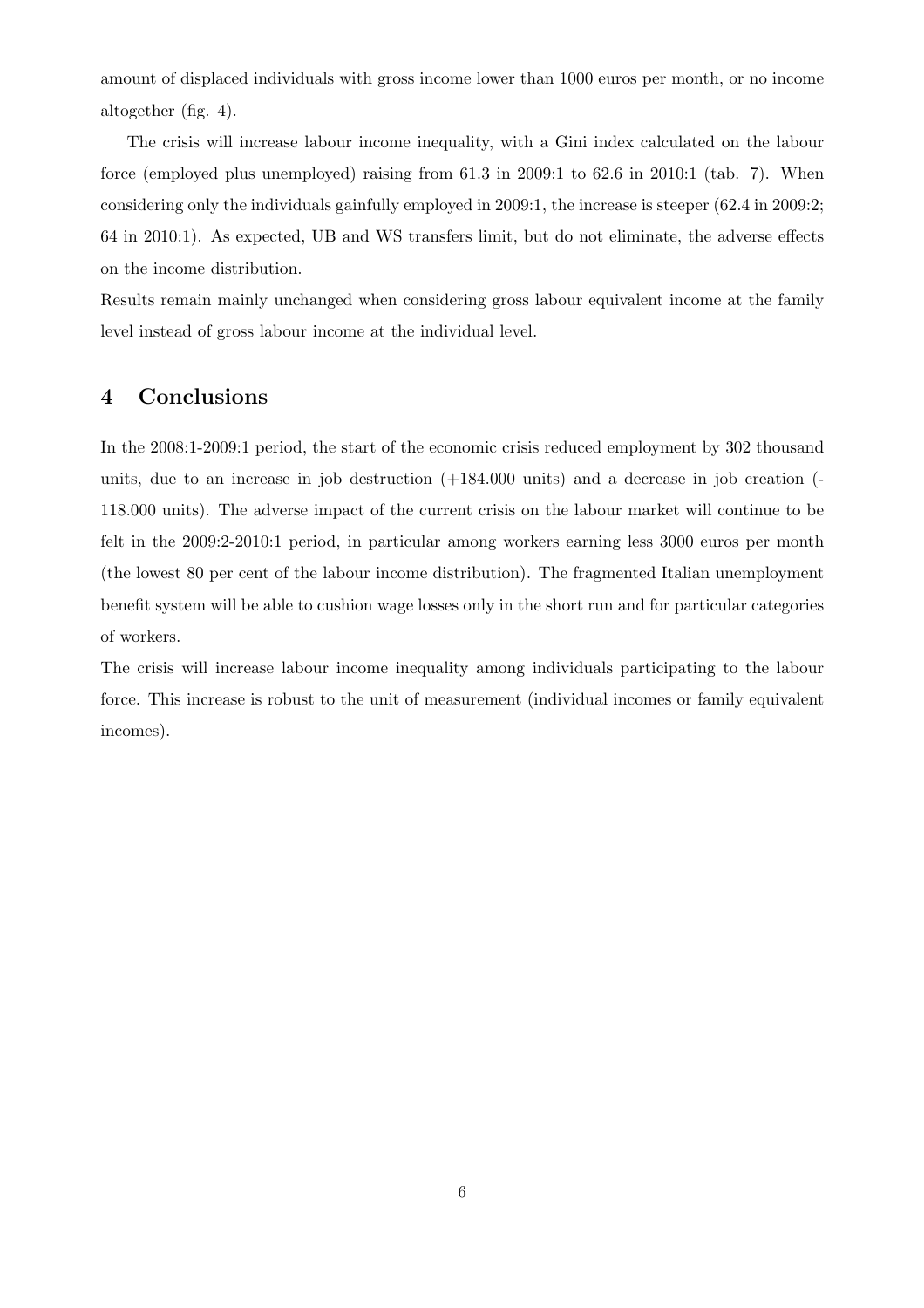# References

Ceccarelli, C., A. R. Discenza, and S. Loriga (2007). The Impact of the New Labour Force Survey on the Employed Classification. Data Analysis, Classification and the Forward Search, 359–367.

European-Commission (2009). Italy. Labour Market and Wage developments, 228–235.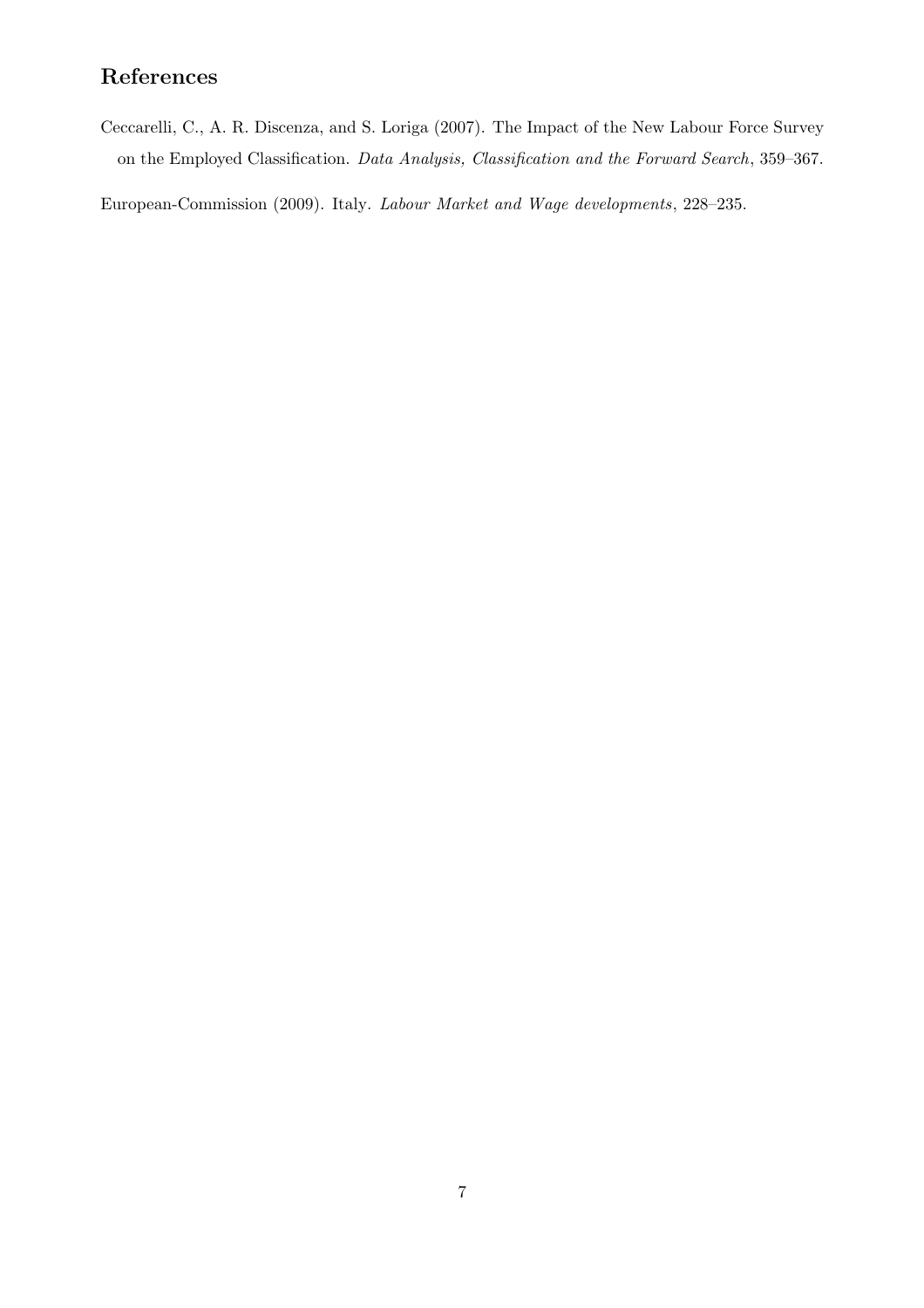|                         | <b>Employees</b> | <b>Employees</b>            | Quasi-employees | Self-employees     |
|-------------------------|------------------|-----------------------------|-----------------|--------------------|
|                         | OEC              | $\ensuremath{\mathsf{FTC}}$ |                 |                    |
| Crisis                  | $0.146**$        | $0.259**$                   | $0.394**$       | $0.077**$          |
|                         | $-227.26$        | $-258.71$                   | $-181.99$       | $-62.79$           |
| Female                  | $0.137**$        | $0.056**$                   | $0.251**$       | $0.159**$          |
|                         | $-192.28$        | $-52.24$                    | $-110.38$       | $-116.06$          |
| High school             | $-0.060**$       | $-0.135**$                  | $-0.103**$      | $-0.088**$         |
|                         | $-78.9$          | $-113.08$                   | $-35.02$        | $-65.39$           |
| University              | $-0.112**$       | $-0.191**$                  | $-0.469**$      | $-0.259**$         |
|                         | $-78.6$          | $-96.31$                    | $-137.86$       | $\textbf{-130.34}$ |
| Public sector           | $-0.513**$       | $-0.319**$                  | $0.167**$       |                    |
|                         | $-326.52$        | $-204.09$                   | $-70.9$         |                    |
| Married                 | $-0.154**$       | $-0.096**$                  | $-0.237**$      | $-0.281**$         |
|                         | $-215.46$        | $-76.99$                    | $-90.15$        | $-212.6$           |
| North east              | $-0.170**$       | $-0.028**$                  | $-0.073**$      | $0.221**$          |
|                         | $-172.58$        | $-19.52$                    | $-20.66$        | $-108.17$          |
| Centre                  | $0.073**$        | $-0.009**$                  | $0.135**$       | $0.269**$          |
|                         | $-80.2$          | $-6\phantom{1}$             | $-47.42$        | $-132.03$          |
| South                   | $0.253**$        | $0.158**$                   | $0.419**$       | $0.538**$          |
|                         | $-277.14$        | $-107.52$                   | $-136.56$       | $-288.05$          |
| Islands                 | $0.266**$        | $0.093**$                   | $0.298**$       | $0.394**$          |
|                         | $-224.99$        | $-49.98$                    | $-70.46$        | $-164.96$          |
| Tenure                  | $-0.058**$       | $-0.086**$                  |                 |                    |
|                         | $-422.46$        | $-320.58$                   |                 |                    |
| $Tenure^2/100$          | $0.079**$        | $0.266**$                   |                 |                    |
|                         | $-158.68$        | $-281.66$                   |                 |                    |
| Observations (weighted) | $1.22E + 08$     | $1.59E + 07$                | 4363182         | $4.33E + 07$       |

Table 1: **Employment to unemployment transitions** 

Notes: \* significant at 5%; \*\* significant at 1%. Weighted probit regression for the probability of transition from employment to unemployment. Estimated on the 2007:1-2009:1 period. Robust z statistics in brackets. Additional controls: age, marital status, firm size, industry. OEC stands for Open Ended Contract, FTC stands for Fixed Term Contract.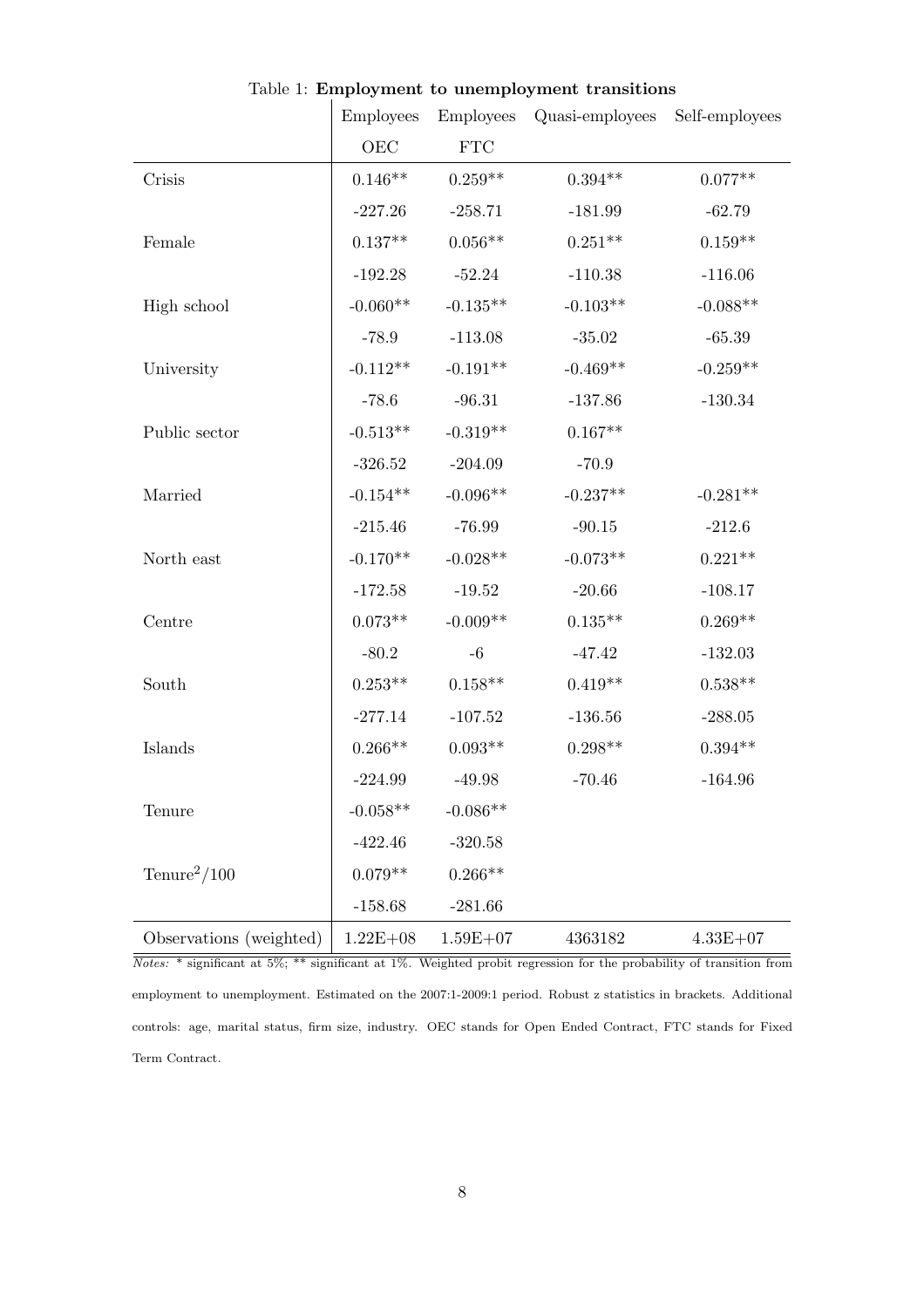| Crisis                  | $-0.157**$ |
|-------------------------|------------|
|                         | $-180.73$  |
| Female                  | $-0.009**$ |
|                         | $-10.39$   |
| <b>High School</b>      | $0.110**$  |
|                         | $-113.94$  |
| University degree       | $0.485**$  |
|                         | $-327.11$  |
| North east              | $0.176**$  |
|                         | $-112.72$  |
| Centre                  | $-0.033**$ |
|                         | $-23.55$   |
| South                   | $-0.290**$ |
|                         | $-225.16$  |
| Islands                 | $-0.452**$ |
|                         | $-316.24$  |
| At least one work exp.  | $0.323**$  |
|                         | $-276.37$  |
| Constant                | $-0.986**$ |
|                         | $-57.94$   |
| Observations (weighted) | 8794740    |
|                         |            |

## Table 2: Unemployment to Employment transitions

Notes: \* significant at 5%; \*\* significant at 1%. Weighted probit regression for the probability of transition from unemployment to employment. Estimated on the 2007:1-2009:1 period. Robust z statistics in brackets. Additional controls: age, marital status.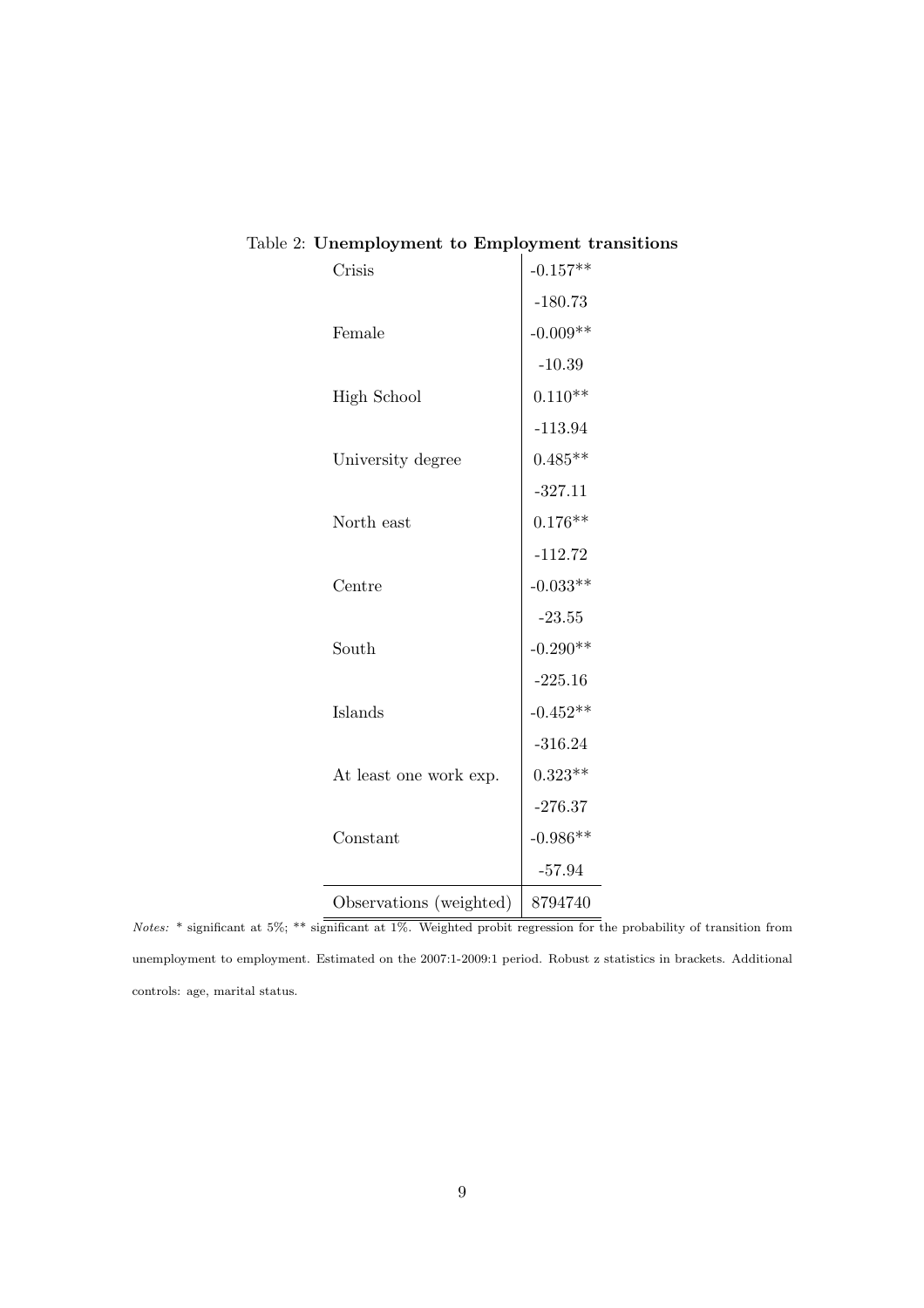| Employment to unemployment transitions    | <b>Employees</b> | <b>Employees</b>            | Quasi-employees | Self-employees |  |  |  |
|-------------------------------------------|------------------|-----------------------------|-----------------|----------------|--|--|--|
|                                           | OEC              | $\ensuremath{\mathsf{FTC}}$ |                 |                |  |  |  |
| Stock of employed at 1:2009               | 15095646         | 2073420                     | 471778          | 5325394        |  |  |  |
| Out of employment (real)                  | 0.019            | 0.101                       | 0.078           | 0.011          |  |  |  |
| Out of employment (simulated - no crisis) | 0.014            | 0.064                       | 0.038           | 0.009          |  |  |  |
| Perc. Variation due to crisis             | 0.379            | 0.570                       | 1.081           | 0.214          |  |  |  |
| Abs variation due to crisis               | $-79445$         | $-75867$                    | $-19159$        | $-9969$        |  |  |  |
| Unemployment to employment transitions    |                  |                             |                 |                |  |  |  |
| Stock of unemployed at 1:2009             |                  | 1982170                     |                 |                |  |  |  |
| In employment (real)                      |                  |                             | 0.53            |                |  |  |  |
| In employment (simulated - no crisis)     | 0.59             |                             |                 |                |  |  |  |
| Perc. Variation due to crisis             |                  |                             | $-0.10$         |                |  |  |  |
| Abs variation due to crisis               |                  |                             | 118052          |                |  |  |  |
| Total loss in employment                  |                  |                             | 302493          |                |  |  |  |
| of which: job destruction                 | 184440 (60.1%)   |                             |                 |                |  |  |  |
| of which: decrease in job creation        |                  |                             | 118052 (39.9%)  |                |  |  |  |

### Table 3: Labor Market flows:2008:1-2009:1 interval

Notes: Out of employment (real), is the real flow (in percentage points) from employment in quarter t to unemployment in quarter  $t+\sqrt{4}$ . Out of employment (simulated - no crisis) is the same flow simulated based on the probit regressions of table 1 setting the Crisis dummy equal to zero. A symmetric definition applies to In employment transitions.

| Table 4: Macroeconomic projections; 2009:1=100 |                |       |                                              |  |  |  |
|------------------------------------------------|----------------|-------|----------------------------------------------|--|--|--|
| Year                                           | Quarter        |       | Employment Wage supplementation fund (hours) |  |  |  |
| 2009                                           |                | 100.0 | 100.0                                        |  |  |  |
| 2009                                           | 2              | 99.7  | 185.0                                        |  |  |  |
| 2009                                           | 3              | 98.9  | 203.1                                        |  |  |  |
| 2009                                           | $\overline{4}$ | 98.3  | 206.8                                        |  |  |  |
| 2010                                           |                | 98.0  | 207.6                                        |  |  |  |

10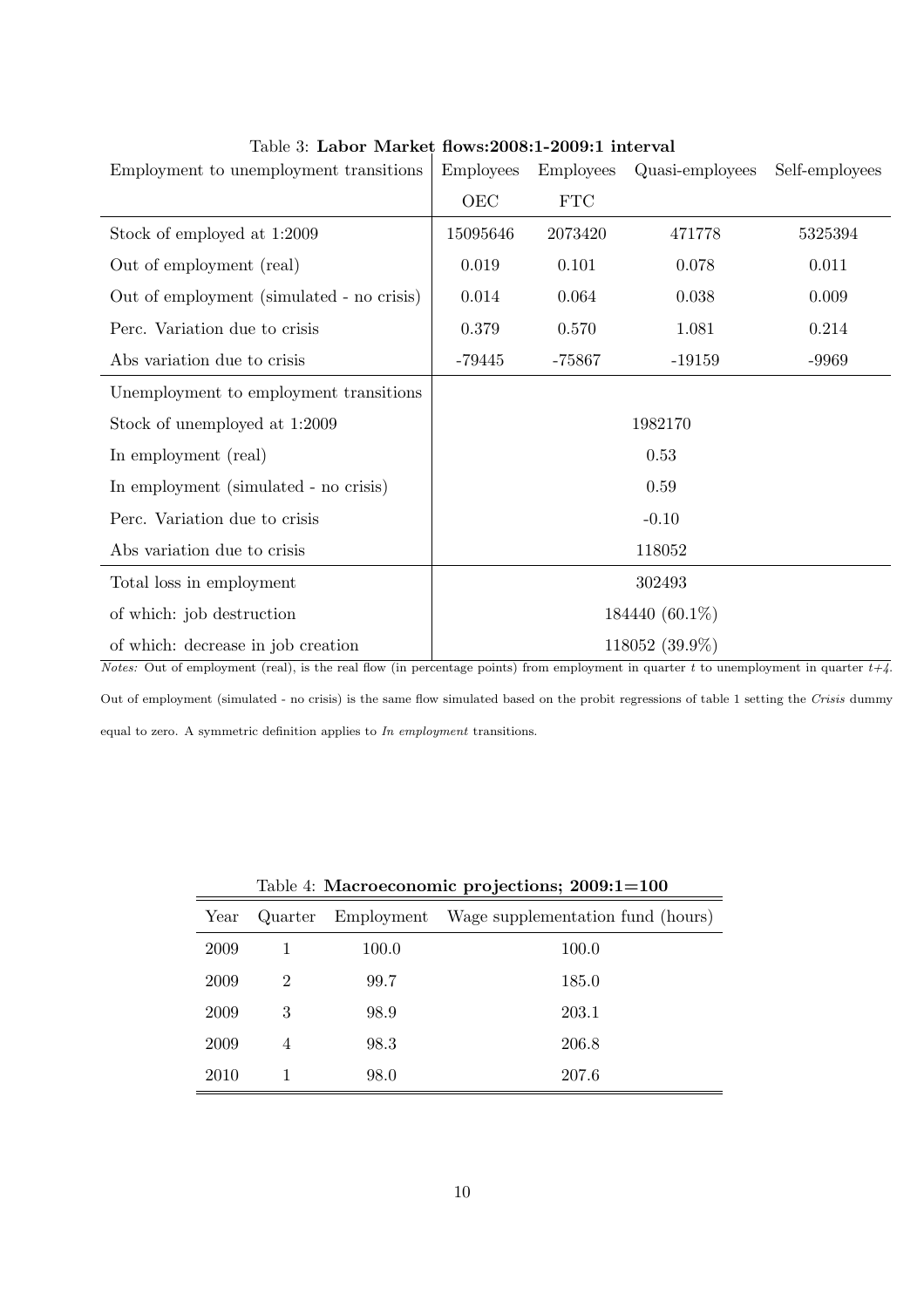| Quarter                   |                  | 2009.01          | 2009.02  | 2009.03  | 2009.04  | 2010.01  |
|---------------------------|------------------|------------------|----------|----------|----------|----------|
| Employment                | Level            | 22966237         | 22902673 | 22775009 | 22660079 | 22595759 |
|                           | S.E.             | $\boldsymbol{0}$ | 5900.314 | 9047.945 | 9497.308 | 9747.165 |
|                           | 95% C.I.(min)    | 22966237         | 22891108 | 22757275 | 22641464 | 22576654 |
|                           | 95% C.I.(max)    | 22966237         | 22914238 | 22792743 | 22678693 | 22614863 |
| Unemployment              | Level            | 1982170          | 2045735  | 2173399  | 2288329  | 2352649  |
|                           | S.E.             | $\boldsymbol{0}$ | 5900.314 | 9047.945 | 9497.308 | 9747.165 |
|                           | 95% C.I.(min)    | 1982170          | 2034170  | 2155665  | 2269714  | 2333544  |
|                           | 95% C.I.(max)    | 1982170          | 2057299  | 2191133  | 2306944  | 2371753  |
| Unemployment rate $(\%)$  | Level            | 0.079451         | 0.081999 | 0.087116 | 0.091722 | 0.094301 |
|                           | S.E.             | $\boldsymbol{0}$ | 0.000237 | 0.000363 | 0.000381 | 0.000391 |
|                           | 95\% C.I.(min)   | 0.079451         | 0.081535 | 0.086405 | 0.090976 | 0.093535 |
|                           | 95% C.I.(max)    | 0.079451         | 0.082462 | 0.087827 | 0.092469 | 0.095066 |
| Suspension or WS          | Level            | 289974           | 488708.3 | 521251.8 | 521261.3 | 526601.7 |
|                           | S.E.             | 5075.459         | 8454.346 | 4900.253 | 6149.399 | 3760.978 |
|                           | 95\% C.I.(min)   | 280026.1         | 472137.8 | 511647.3 | 509208.5 | 519230.2 |
|                           | 95% C.I.(max)    | 299921.9         | 505278.8 | 530856.3 | 533314.2 | 533973.2 |
| Tot gross lab inc.        | Level            | 160851.1         | 159665.1 | 159176.1 | 159022.5 | 159156.1 |
| Million of Euro           | S.E.             | 35.00586         | 86.18401 | 67.0611  | 80.99233 | 72.61701 |
|                           | 95\% C.I.(min)   | 160782.5         | 159496.2 | 159044.7 | 158863.7 | 159013.8 |
|                           | 95% C.I.(max)    | 160919.7         | 159834   | 159307.5 | 159181.2 | 159298.4 |
| Tot gross lab inc.        | Level            | 160851.1         | 157955.4 | 156062.2 | 154787.5 | 153982.1 |
| Million of Euro           | S.E.             | 35.00586         | 80.31298 | 49.07166 | 82.80194 | 55.00815 |
| (only empl in $2009:1$ )  | $95\%$ C.I.(min) | 160782.5         | 157797.9 | 155966   | 154625.2 | 153874.3 |
|                           | $95\%$ C.I.(max) | 160919.7         | 158112.8 | 156158.4 | 154949.8 | 154089.9 |
| Tot gross lab inc., UB+WS | Level            |                  | 159814.6 | 158745.6 | 157717.5 | 156846.9 |
| Million of Euro           | S.E.             |                  | 55.04859 | 40.4677  | 63.1689  | 56.35045 |
| (only empl in $2009:1$ )  | $95\%$ C.I.(min) |                  | 159706.7 | 158666.3 | 157593.7 | 156736.4 |
|                           | 95% C.I.(max)    |                  | 159922.5 | 158824.9 | 157841.3 | 156957.3 |

Table 5: Labour market simulator macro projections

Note: UB do not include some of the ad hoc wage supplementation schemes and the long term unemployment assistance (indennita' di mobilita').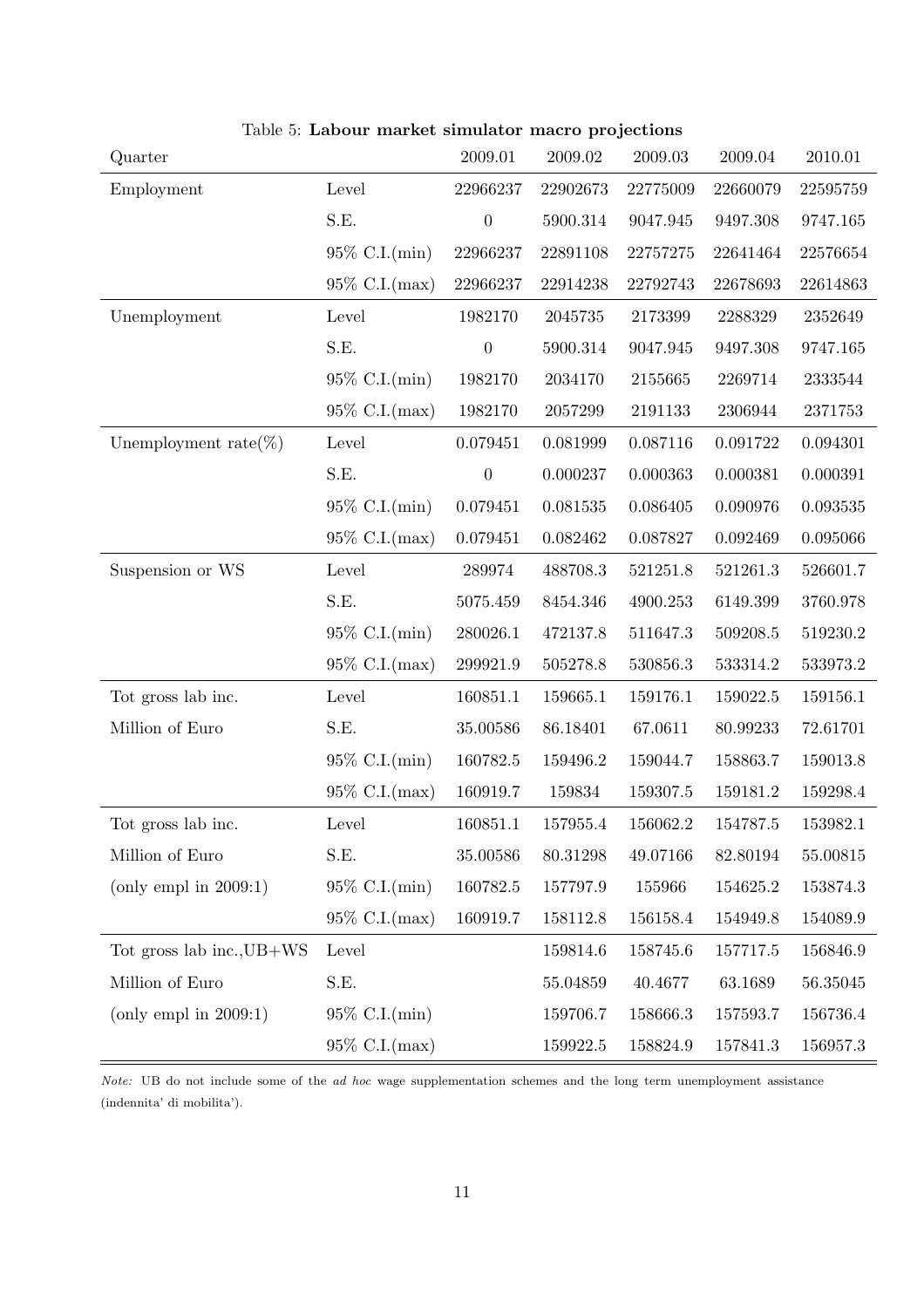| Quarter     | Mean | Std. Dev. | Min          | Max  |
|-------------|------|-----------|--------------|------|
| 1st quarter | 0.36 | 0.20      |              | 0.80 |
| 2nd quarter | 0.32 | 0.22      | $\mathbf{0}$ | 0.80 |
| 3rd quarter | 0.20 | 0.18      | $\mathbf{0}$ | 0.75 |
| 4th quarter | 0.07 | 0.15      | $\mathbf{0}$ | 0.75 |

Table 6: UB replacement rates unemployment or suspension duration

Note: UB do not include some of the ad hoc wage supplementation schemes and the long term unemployment assistance (indennita' di mobilita').

| Quarter                         | 2009.01 | 2009.02 | 2009.03 | 2009.04 | 2010.01 |
|---------------------------------|---------|---------|---------|---------|---------|
| Individual                      |         |         |         |         |         |
| Gross labour income             | 0.61    | 0.62    | 0.62    | 0.62    | 0.63    |
|                                 |         |         |         |         |         |
| Gross labour income             |         | 0.62    | 0.63    | 0.64    | 0.64    |
| Only for the employed in 1:2009 |         |         |         |         |         |
| Gross labour income plus UB     |         | 0.62    | 0.62    | 0.63    | 0.63    |
| Only for the employed in 1:2009 |         |         |         |         |         |
|                                 |         |         |         |         |         |
| Family                          |         |         |         |         |         |
| (Equivalent income)             |         |         |         |         |         |
| Gross labour income             | 0.63    | 0.64    | 0.64    | 0.64    | 0.64    |
|                                 |         |         |         |         |         |
| Gross labour income             |         |         |         |         |         |
| Only for the employed in 1:2009 |         | 0.64    | 0.64    | 0.64    | 0.65    |
| Gross labour income plus UB     |         |         |         |         |         |
| Only for the employed in 1:2009 |         | 0.63    | 0.63    | 0.64    | 0.64    |

### Table 7: Crisis' redistributive impact: Gini indexes

Note: UB do not include some of the ad hoc wage supplementation schemes and the long term unemployment assistance (indennita' di mobilita').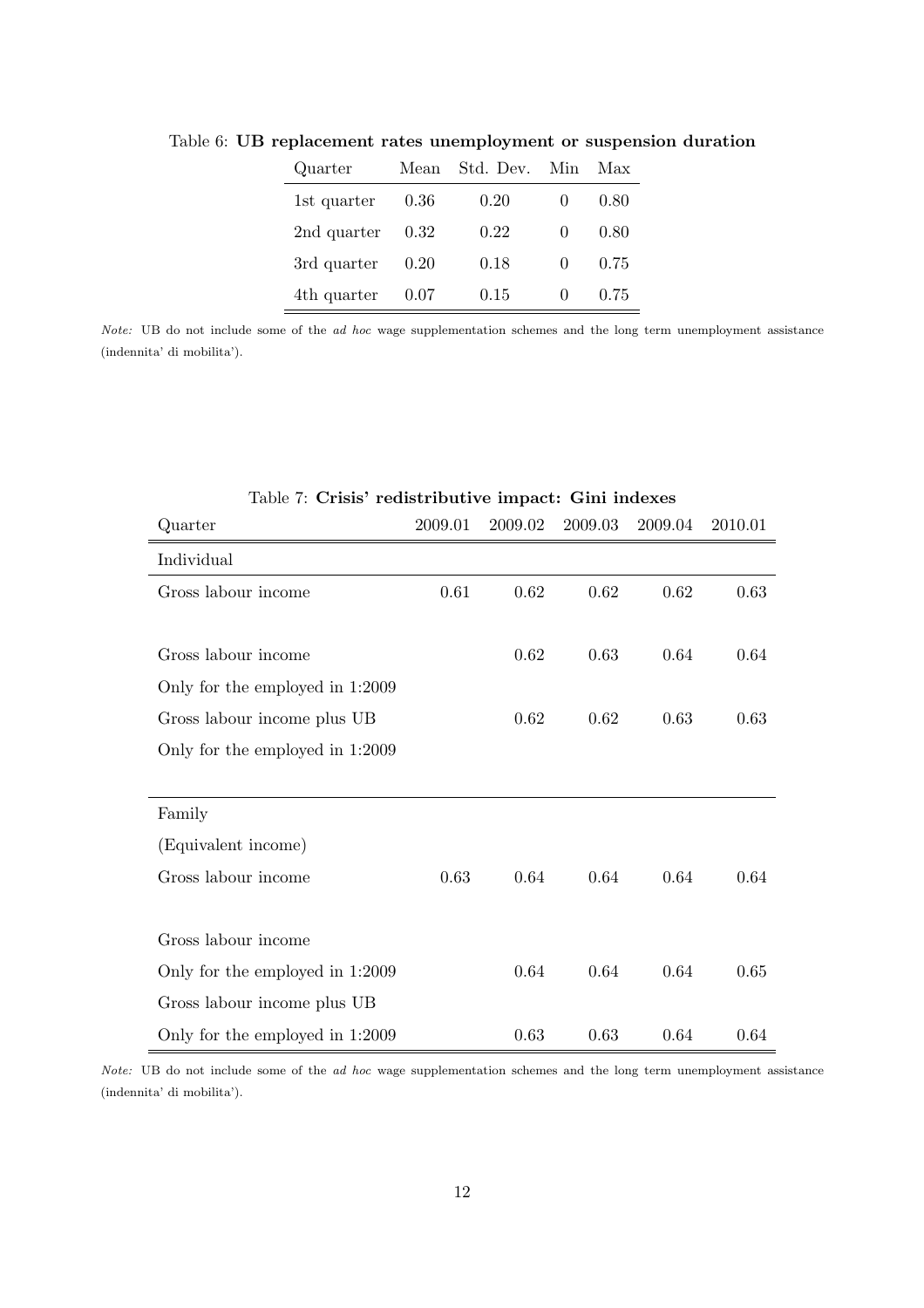

Figure 1: Individual replacement rates: scatterplot

Note: UB do not include some of the ad hoc wage supplementation schemes and the long term unemployment assistance (indennita' di mobilita').



Figure 2: Gross labour income distribution